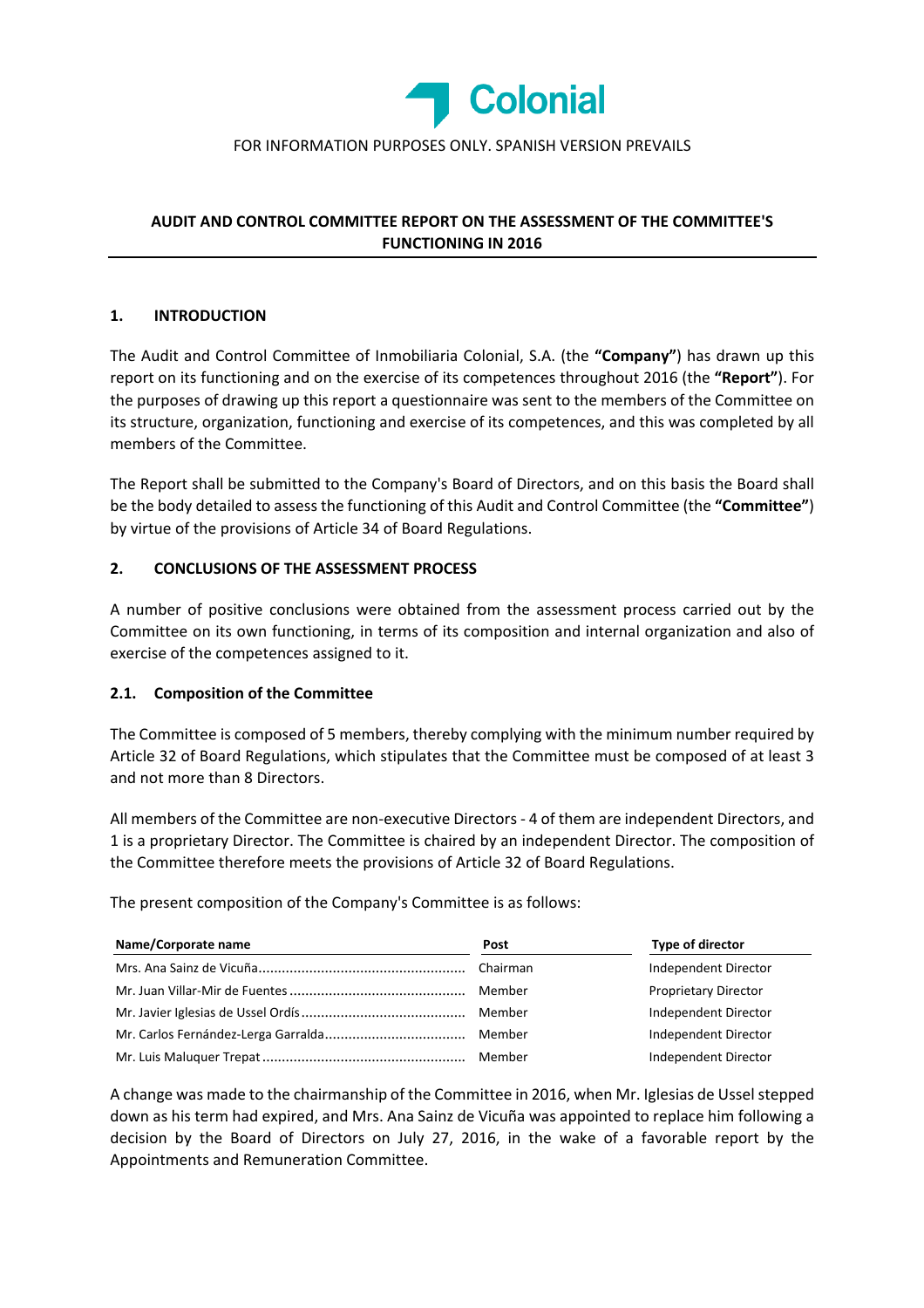

In addition to the members of the Committee, the meetings convened were also attended by the internal Auditor. Moreover, whenever necessary the following, among others, also attended meetings as guests: (i) the Board Chairman and the Chief Executive Officer, (ii) the head of the Regulatory Compliance Unit; (iii) the Corporate General Manager and (iii) the Chief Financial Officer.

The Company auditor, Deloitte, S.L., was also invited to attend Committee meetings on several occasions in order to examine in greater depth financial issues that were important to the Company. The representatives of Deloitte, S.L. attended meetings on February 15, July 21 and November 10.

The Committee members have the necessary knowledge, aptitude and experience to enable it to carry out its functions.

On this basis, it may be concluded that the Committee is properly organized and composed of Directors with the necessary aptitudes and qualifications to enable it to carry out its functions.

## **2.2. Functioning of the Committee**

The Audit and Control Committee met on 10 occasions in 2016. The dates of the meetings were as follows: January 20, February 15, February 19, May 12, June 28, July 21, July 27, October 4, November 10 and December 14.

In terms of preparation and carrying out the meetings, the Committee Chairman calls meetings on proper notice, which are attended by all members or, as the case may be, by a majority of members. Prior to each meeting, Committee members are also provided with information concerning the issues to be addressed, to foster active participation and to enable agreements to be adopted on an informed basis.

Finally, it must be stipulated that the Secretary recorded the minutes of all the meetings held, setting out the proceedings, contents, deliberations and agreements adopted. The minutes of Committee meetings are available to its members and also to the members of the Board of Directors.

Pursuant to the above, it may be concluded that the Committee complies with the rules for its functioning stipulated in the Company Bylaws and in the Board Regulations, and is organized in a proper and efficient manner to enable it to carry out its functions and ultimately achieve its aims.

## **2.3. Competences of the Committee**

The Committee properly complies with the functions assigned to it by the provisions of Article 32 of Board Regulations. Specifically, following a favorable report by the Committee on the amendment of Articles 32 and 33 of Board Regulations, the Board of Directors agreed to amend these articles in order to transfer competences for the supervision of the Company's corporate governance to the Appointments and Remuneration Committee, competences which had previously been exercised by the Committee.

In 2016 the Committee carried out the following functions, among others:

- It served as a communication channel between the Board of Directors and the Company's external auditor, assessing the results of each audit.
- It reported on the reappointment of Deloitte, S.L. as company auditor to conduct a review of the individual and consolidated financial statements for the year ended December 31, 2016, to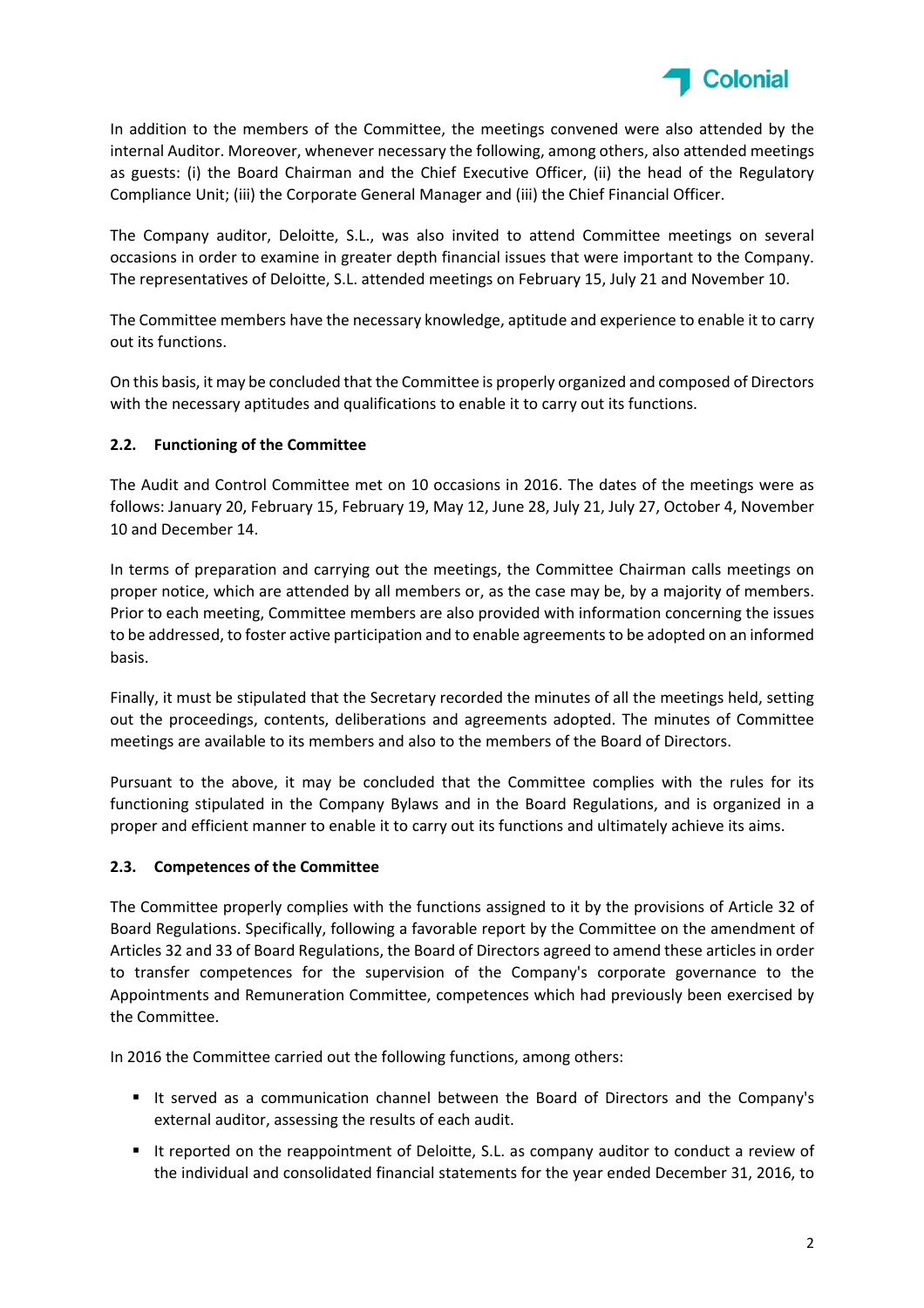

be submitted for approval by the General Shareholders' Meeting following a proposal by the Board of Directors.

- It carried out the process to select the Company auditors for the years 2017, 2018 and 2019. and submitted the proposal to appoint PricewaterhouseCoopers Auditores, S.L. to the Board, to enable the Board to submit this in turn to the General Shareholders' Meeting.
- **Prior to issuance of the audit report, it issued a report to express an opinion on whether the** independence of the auditors or audit firms had been compromised.
- It approved the Company's Internal Audit Action Plan for the year 2016.
- It supervised the effectiveness of internal control, the internal audit and the Company's risk management systems, including its tax risks, and held discussions with the auditor concerning the major weaknesses of the internal control system detected in the course of the audit.
- It approved reports on the policy concerning control and management of risks, corporate governance and treasury shares, to be submitted to the Board of Directors.
- It supervised the process to draw up the corporate social responsibility policy.
- It supervised due compliance with rules for internal codes of conduct and for the corporate social responsibility policy.
- It supervised the process to draw up and present mandatory financial reporting.
- It reported on the Annual Corporate Governance Report, which forms part of the annual accounts, to be submitted for approval by the Board of Directors.
- It performed an analysis of amendments to the Board Regulations to adapt them to the new version of the Company Bylaws.
- It submitted a proposal for approval by the Board to amend the Internal Conduct Regulations in order to adapt them to the current structure of the Company and to the changes introduced by Regulation (EU) No 596/2014 of the European Parliament and of the Council of April 16, 2014 on market abuse (Market Abuse Regulation).
- It performed an evaluation of its own functioning as part of the process of self-assessment of the functioning of the Board of Directors and of its internal Committees.
- It issued a report for approval by the Board on the Company's Corporate Governance Policy.
- It examined and reported on the Company's operations with Treasury Shares in order to submit its findings to the Board, and specifically drew up a favorable report on the share buyback plan and monitoring of the plan.

Pursuant to the above, it may be concluded that the Audit and Control Committee effectively undertakes and exercises the competences assigned to it by the regulations applicable and by the Company's various corporate regulations.